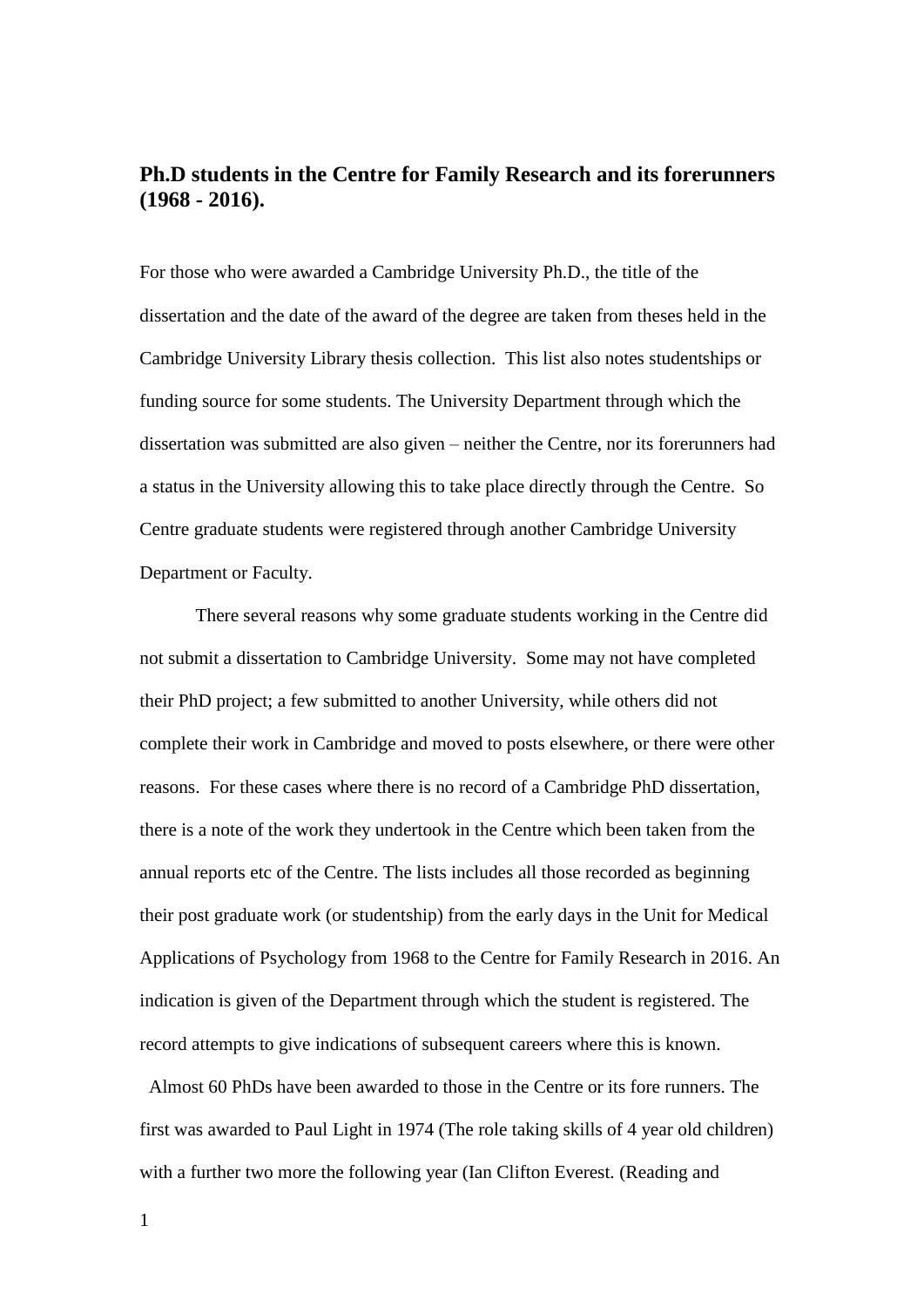perceptual organisation) and Denise Campbell (Avard) (Evaluation of aspects of

neonatal paediatric services –SCBUs).

CFR after an entry indicates that there is a copy of the thesis in the Centre for Family

Research Lowenfeld library.

- Aldercotte, Amanda. Graduate student from 2012 onwards. Early social emotional skills and their relationship to social and academic success.
- Allcock, Lucy. Graduate student 1997 onwards. Transferred to the Institute of Public Health. Evaluation of vocational rehabilitation for physical disability at the Papworth Training Centre.
- Appleby, John. Should children be told if they were conceived using donated reproductive tissue? The ethics of disclosure and the welfare of children. No information re department recorded. 2014. Subsequently, Wellcome post doctoral research fellow. Kings College London.
- Aveling, Emma- Louse. Partner in those interests? The impact of partner working in a Cambodian HIV prevention programme. Department of Social and Developmental Psychology. 2010.
- Bacon, Roger, J.E. (Came to URMAP in 1976). Problems in the relationship between sociological theory and sociological practice with special reference to the interpretation of attempted suicide by drug over-dosing. Department of Economics and Politics, 1977. Research fellow, Trinity Hall, Cambridge.
- Backus, Richard. Status? 1977 onwards. Acquisition of attitudes of medical students to obstetrics.
- Badger, Shirlene. A genetic diagnosis for obesity: social and moral experiences of the body and responsibility in childhood. Faculty of Social and Political Sciences.2009. Subsequently, CFR, and then Senior Research Associate, Institute of Public Health, Cambridge.
- Bagnoli, Anna. Narratives of identity and migration: an autobiographical study of young people in England and Italy. Department of Social and Political Sciences, 2001. Subsequently Research Associate, Department of Sociology and Fellow and Tutor, Wolfson College Cambridge.
- Blake, Lucy. Families created by gamete donation: disclosure and family functioning when children are 7 years old. No institution cited. 2012. Research Associate CFR, Post doc Bifellow, Churchill College. Subsequently, Lecturer in Children, Young People and Families, Edge Hill University.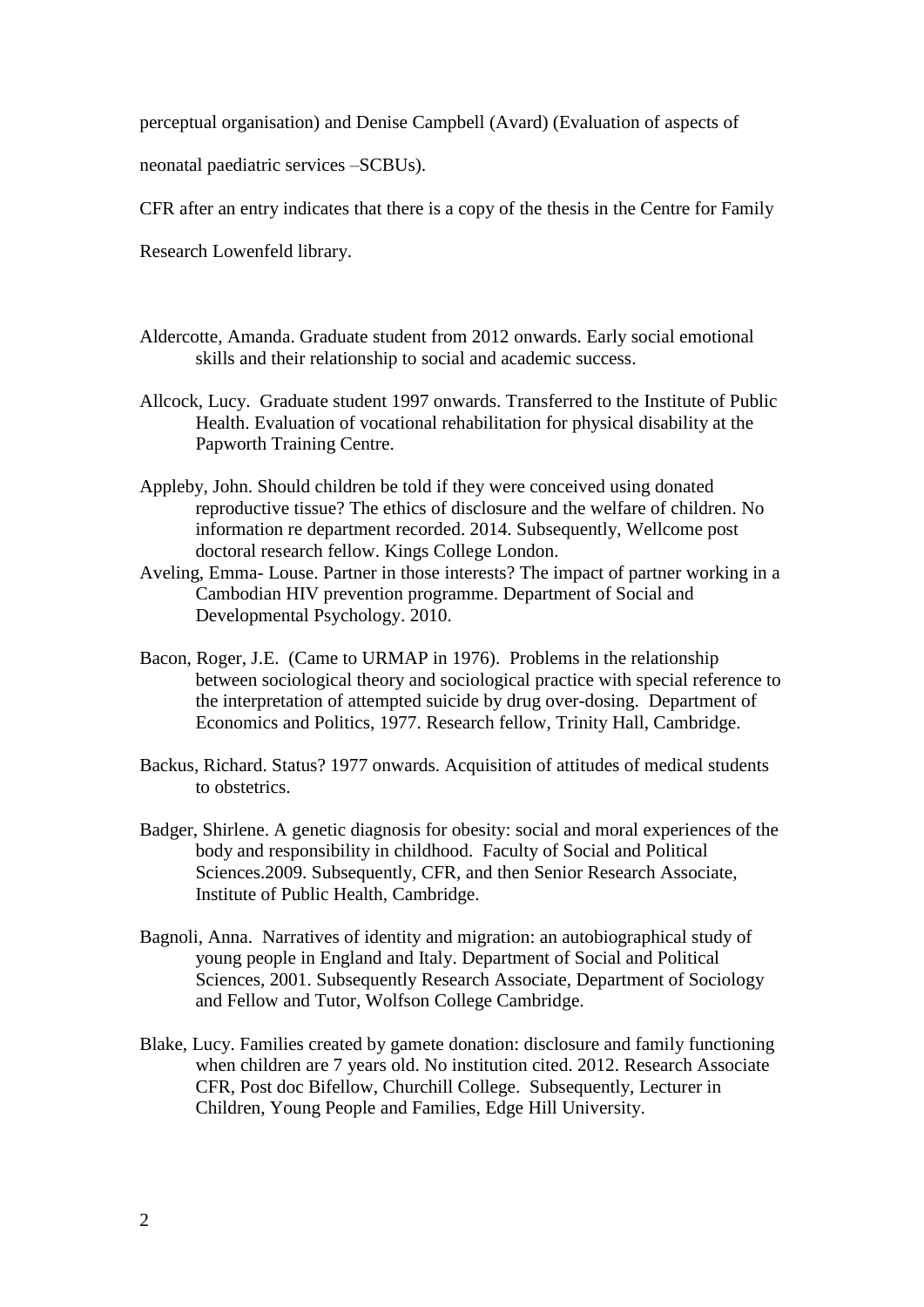- Booth, Tony. Graduate student 1976 onwards. Social and historical determinants of human development. Became a tutor at the Open University. Later Visiting Professor in the Department of Education, Cambridge.
- Campbell (Avard), Denise. Evaluation of aspects of neonatal paediatric services. No department cited in record, 1975. CFR. Subsequently, Research Director for the Centre of Genomics and Policy, and Associate Professor, Faculty of Medicine, McGill University, Montreal, Canada.
- Casey, Polly. Family functioning in surrogacy families: perspectives from mothers, fathers and 7 year old children. Department of Social and Developmental Psychology. 2013. Subsequently, Research and Data Manager, Tavistock Centre for Couple Relationships, London.
- Chapman, Elizabeth. Support and interaction for people living with HIV. Department of Social and Political Sciences.1999. Subsequently, Chartered psychologist and counsellor, Cambridge.
- Clark, John. Graduate student from 1980. Mental states, mental illness and mystical states.
- Clifton-Everest, Ian. Reading and perceptual organisation. Department of Experimental Psychology. 1975. Later, Senior Lecturer, Department of Psychology, Metropolitan University of London.
- Corrigall, Janet (Jenny). An observational study of the interaction between Down's syndrome babies and their mothers. Department of Experimental Psychology, 1978. CFR. Later psychotherapist, Cambridge. Director of the UK Council for Psychotherapy.
- Daly, Irenee. Misconceptions: women's knowledge of age related fertility decline in the context of trend towards older motherhood. Faculty of Human, Social and Political Sciences. 2014. Later Lecturer, Health and Life Sciences, De Montfort University, Leicester.
- Darshane, Nikhil. Graduate student from 2012. Cognitive, behavioural and socio emotional predictors of primary school readiness and secondary school engagement.
- Day (Sclater), Shelley. Puerperal insanity: the historical sociology of a disease. Department of Social and Political Sciences, 1996.CFR. Later Academic psychologist, research professor, lawyer, and author.
- Devine, Rory Thomas. Individual differences in theory of mind in middle childhood: multiple perspectives. Faculty of Human, Social and Political Sciences, 2013. CFR. Postdoctoral Research Associate, CFR.
- Downing, Claudia. (MRC) Reproductive decision-making in families at risk for Huntington's disease: perceptions of responsibility. Department of Social and Political Sciences, 2002. CFR. Wellcome Trust Postdoctoral Fellow, CFR.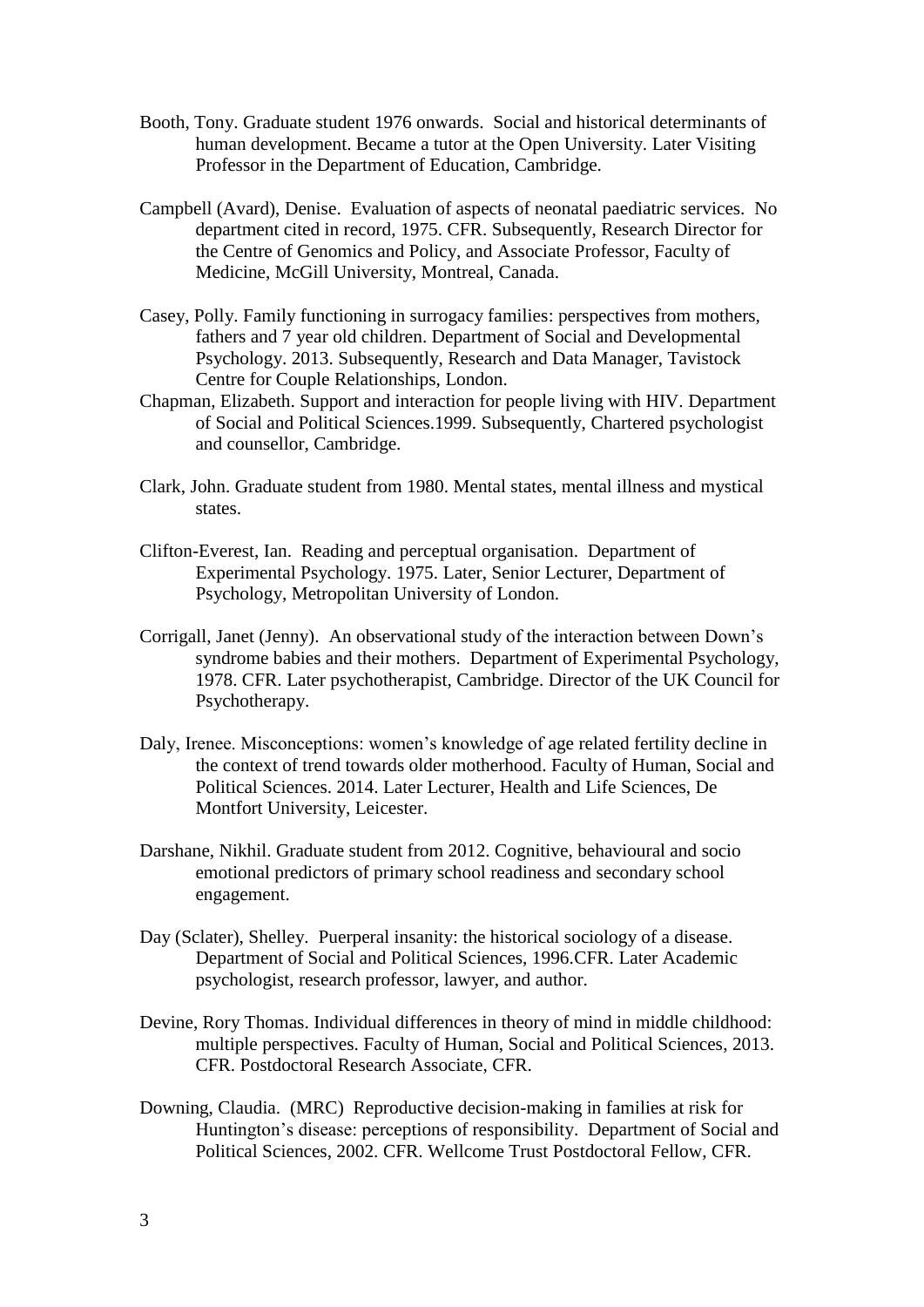- Ebtehaj, Fatemeh. Co-constructed selves: Iranian exiled women and midlife development. Department of Social and Political Sciences, 2002. Later Research Associate and editor, CFR.
- Ensor, Rosie (née Davie). Child and family correlates of pro social behaviour. Faculty of Social and Political Sciences, 2006. CFR. Research Associate CFR.
- Farquhar, Iain. Knowledge and control in the transcendental mediation movement. Department of Economics and Politics, 1981.
- Foley, Sarah. Graduate student from 2012. An international study of first time mothers and fathers and their relationship with their infants.
- Fujita, Nao. An Anglo-Japanese cross cultural study of children's theory of mind and executive functions and care giver characteristics. Faculty of Human, Social and Political Sciences, 2014.
- Goldman, Leslie (Les). Awareness under general anaesthesia. Department of Social and Political Sciences, 1986.CFR. Later clinical psychologist and counsellor, Portland, Oregon.
- Graham, Susanna. Imagined futures: experiences and decision –making of single women embarking upon motherhood through sperm donation. Faculty of Human, Social and Political Sciences. 2014. Research Associate, CFR.
- Gűrtin-Broadbent, Zeynep. The ART of making babies: Turkish IVF patients' experience of childlessness, infertility and tup bebek. No institution cited. 2013. Research Associate, Department of Sociology, Cambridge University.
- Haarhoff, Georgina. The influence of social stigma and personal cancer experience on decision making in people affected with an inherited form of colorectal cancer. Department of Social and Political Sciences, 2003. Later Head of tax policy and legislation, Welsh Government.
- Halati, Marjaneh. Graduate student from 1989 onwards. Mothers and daughters and marriage in Iran – before and after the revolution. Later founder and Director of the OMID Foundation which empowers disadvantaged young women in Iran.
- Hart, Joan Martha. Children's self- esteem and problem behaviour. Department of Social and Developmental Psychology.2012.
- Hawthorne-Amick, Joanna. The effects of different routines in a special care baby unit on the mother-infant relationship: an intervention study. Department of Social and Political Science. 1982. CFR. Later Director of the Brazelton Centre UK, Cambridge.
- Henshall, Christopher (Chris). Gender behaviour and cognition in pre-school children. No department cited in record, 1983. CFR. Later Deputy Director of R and D at the Department of Health, London, etc.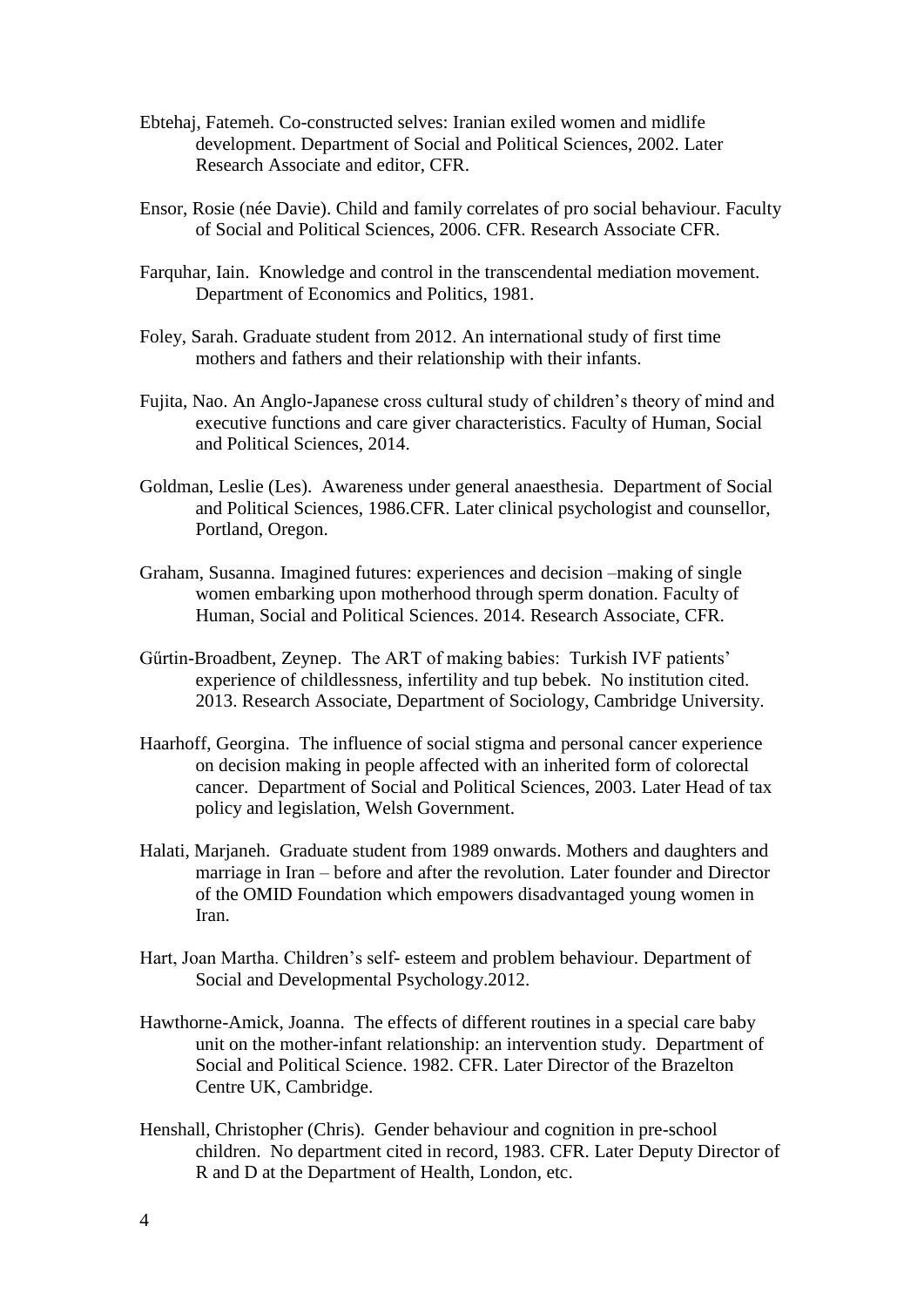- Hunt, Myra. Coming of age in Caracas: a study of young women in the 'Barrios' of Caracas, Venezuela. Department of Social and Political Sciences, 1994. CFR. Later Head of News Media at the BBC World Service.
- Ilioi, Elena. Graduate student from 2013. Longitudinal study of adolescents conceived by assisted reproduction.
- Imrie, Susan. Graduate student from 2013. Parental psychological well being and parent – infant relationships.
- Iqbal, Humera. Parenting and child development in multi-ethnic Britain. Department of Social and Developmental Psychology.2012. CFR. Later at Institute of Education, Humanities and Social Sciences, University of London.
- Ireland, Jane. Gender, work and identity in the lives of women and men in nursing and the engineering trades in the south of England. Department of Social and Political Sciences, 1994.
- Isbister, Jonathan Nicholas. Contemporary psychiatry and its conception of science. Department of Experimental Psychology. 1985. Later Company director.
- Jacques, Nicola. (MRC) Graduate student 1972 onwards. The role of early motherinfant contact in the developing mother-child relationship. MPhil . 1978.
- Jamieson, Ruth. Army welfare and divorce in Britain 1939-1945. Graduate student 1994, later moved to the Institute of Criminology, Cambridge.
- Jensen, Eric. Anglo-American press coverage of therapeutic cloning: a grounded discourse analysis of news production and content. Faculty of Social and Political Sciences, 2008. Later Associate Professor Department of Sociology, University of Warwick.
- Jessop, Julie. Psychosocial dynamics of post-divorce parenting: pleasures, pitfalls and new partners. Department of Social and Political Sciences, 2001. CFR. Left Cambridge for the USA.
- Jiminez Etcheverria, Pamela. Graduate student from 2013 onwards. Child development and school transitions in Chilean adoptive families.
- Jones, Kitty. Graduate student from 2015 onwards. Follow up of solo mothers by choice.
- Kayali (Browne), Tamara. The real me: control, responsibility and the self in depression. Department of Social and Developmental Psychology. 2012. Later Lecturer, Australian National University, Canberra.
- Klein, Ewan. On sentences which report beliefs, desires and other mental attitudes. Department of Economics and Politics, 1978. Later Professor of Language Technology at the University of Edinburgh.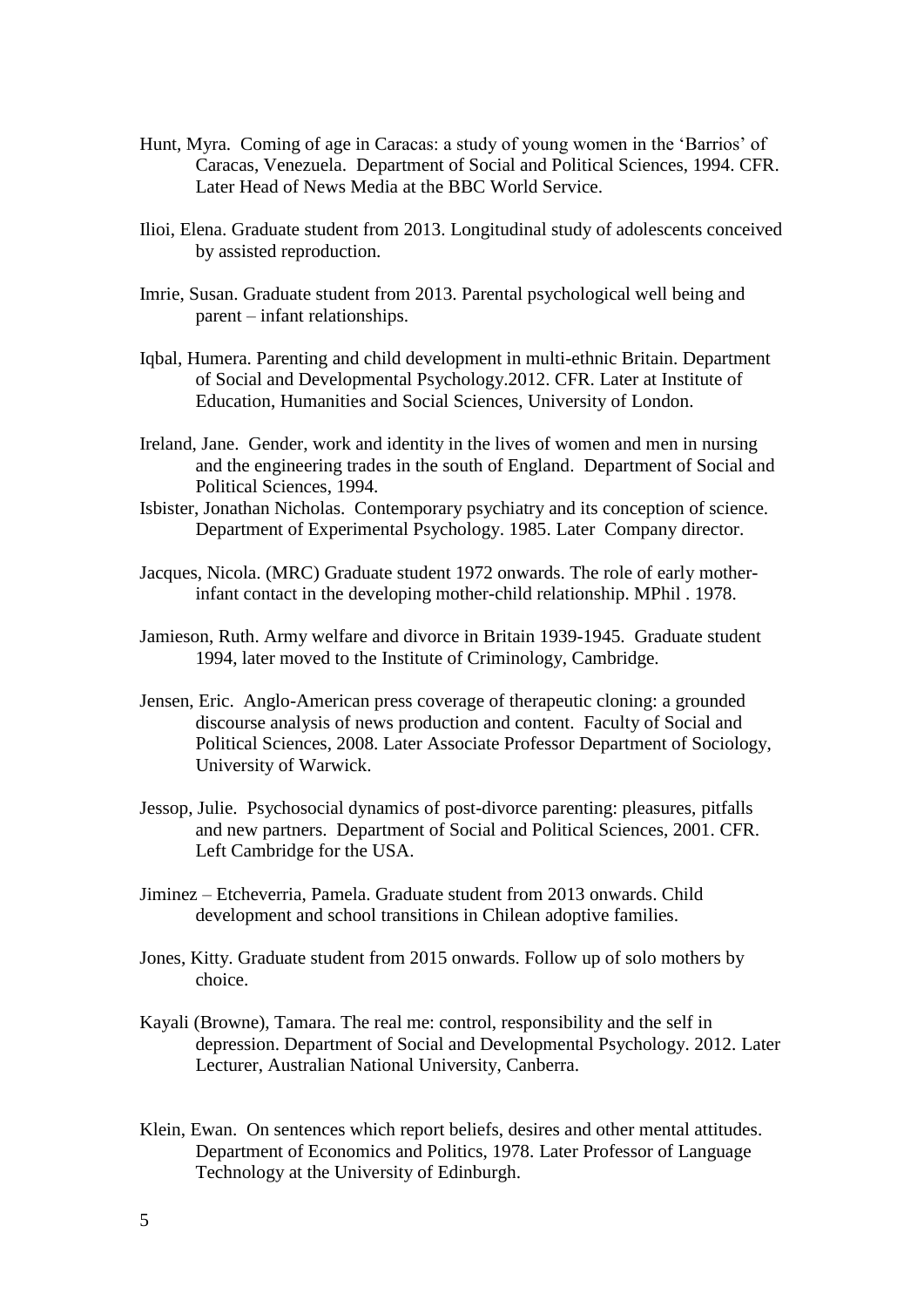- Klepzig, Ronald. Graduate student from1976 onwards. 'Consciousness', language and the self in the first year of life. Fusing aspects of developmental psychology, phenomenology, psychoanalysis and Marxism with insights from certain spiritual traditions.
- Kocoaluk, Sultan. Graduate student 1990 onwards. Intermarriage and integration of Turkish immigrants in Britain.
- Lambert, David. Graduate student 2004 onwards. Teacher- child relationships in four year olds.
- Lamba, Nishtha. Graduate student from 2013 onwards. The experiences, motivations and psychological wellbeing of Indian surrogate mothers.
- Landt, Jennifer. Graduate student 2010 onwards. Theory of mind and children's perceptions of social obligations: a cross-cultural study in Mexico and the UK.
- Leighton, Carlos. Role taking, sharing and co-operation in young children. Department of Paediatrics, 1990. CFR. Carlos founded and directed El Centro de Investigaciones para La Infancia y Le Familia, Metrolitana University, Caracas, Venezsuala which carries out intervention projects and research in the communities of the barrios of Caracus. Carlos was killed in a car jacking in Caracas 1992.
- Lieven, Elena. Language development in young children: children's speech and speech to children. Department of Experimental Psychology, 1980. Director, ESRC Internal Centre for Language and Communitive Development at the Universities of Manchester, Liverpool and Lancaster.
- Light, Paul. The role-taking skills of four year old children. Department of Haematology [?] 1974. Professorships of psychology and of education at the Open University and the University of Southampton. Pro Vice Chancellor University of Bournemouth.
- Lindwall, Kelly. Graduate student 1991 onwards. The long term effects of child sexual abuse for men and women.
- Marks, Alexandra Erin. Children's interactions with siblings from age 3-6: developmental trajectories with links to children's past experiences. Department of Social and Development Psychology, 2010. CFR.
- Mauthner, Natasha. (transferred from Experimental Psychology). Post-natal depression: a relational perspective. Department of Social and Political Sciences, 1994. CFR. Professor Mauthner is associate director of the Centre for Families and Relationships, Universities of Aberdeen and Edinburgh.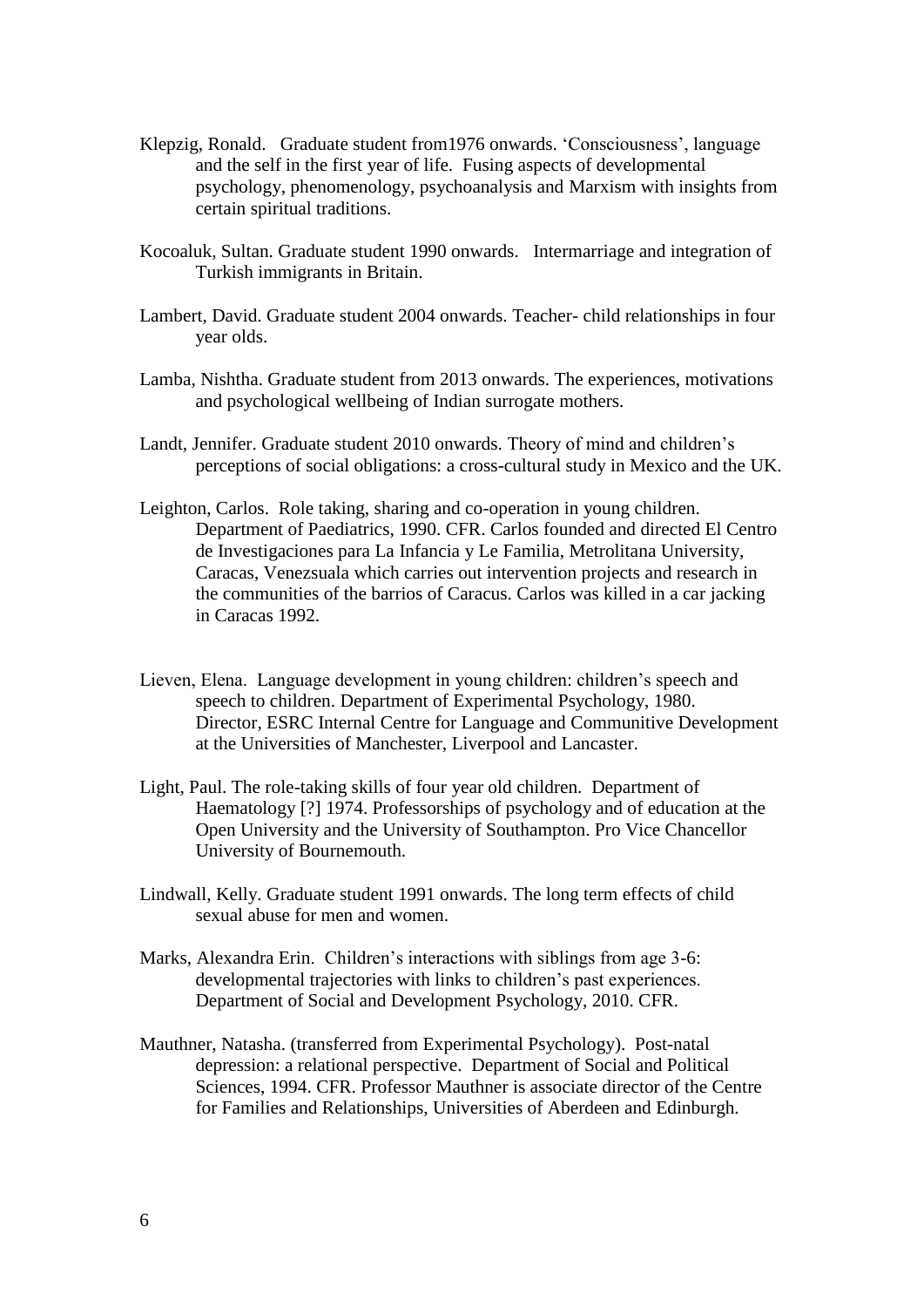- McAllister, Marion. Predictive testing for hereditary non-polyposis colorectal cancer (HNPCC): a theory of engagement. Department of Social and Political Sciences, 2000. Genetic counsellor. Norgen Centre, University of Manchester.
- Niestroj, Brigitte. Graduate student from the University of Berlin. Mother-child relationships in Seventeenth Century England. Thesis submitted to the University of Berlin, 1985.
- Okita, Toshie. Child rearing and language use in Japanese-British intermarried families. Department of Education, 2000. CFR. Later Research Fellow, University of Auckland, New Zealand.
- Petrut, Gabriella. Graduate student 2008 onwards. Mother-child interaction and maternal depression and children's emotional regulation.
- Phillips, Robert (Bob). (MRC). Graduate student 1972 onwards. Communications in infants: problems of meaning and intentions.
- Pinkerton, Gill. Graduate student. 1970-1972. Left to obtain practical experience of child development and became a playgroup organiser.
- Prufe, Jenny. Seeking certainty in an uncertain world: psychosocial aspects of renal replacement therapies in children and adolescence. Department of Psychology. 2013. CFR. Hanover Medical School, Germany.
- Pushparatnam, Adelle. Interventions for children with autistic spectrum disorder: a cross cultural perspective. Faculty of Human, Social and Political Sciences. 2015. CFR.
- Richardson, Graham. Spatial thought and verbal ability in children retarded in reading. Department of Experimental Psychology, 1980. CFR. Chartered psychologist, specialising in the assessment of children and adults with learning and language difficulties. Bromley, Kent.
- Roman, Gabriela Diana. Mother's depressive symptoms and young children's problem behaviours. Department of Psychology. 2013.
- Selby, Jane. Feminist identity and contradictions: women research students at Cambridge University. Department of Social and Political Sciences, 1985. Later clinical psychologist, Bathurst, New South Wales, Australia.
- Sinclair, Christina (Tina). (Alberta, Canada, scholarship fund). Sisters, brothers and others: A study of marriage, divorce and extended families. Department of Social and Political Sciences, 1993. Psychologist, therapist and divorce mediator, Melbourne, Australia and Calgary, Canada.
- Stone, Martin. Graduate student from 1980. Moved to LSE. Relationship between theoretical development of psychology and psychiatry and their current areas of practice in NHS. Later Jungian psycho-analyst, London